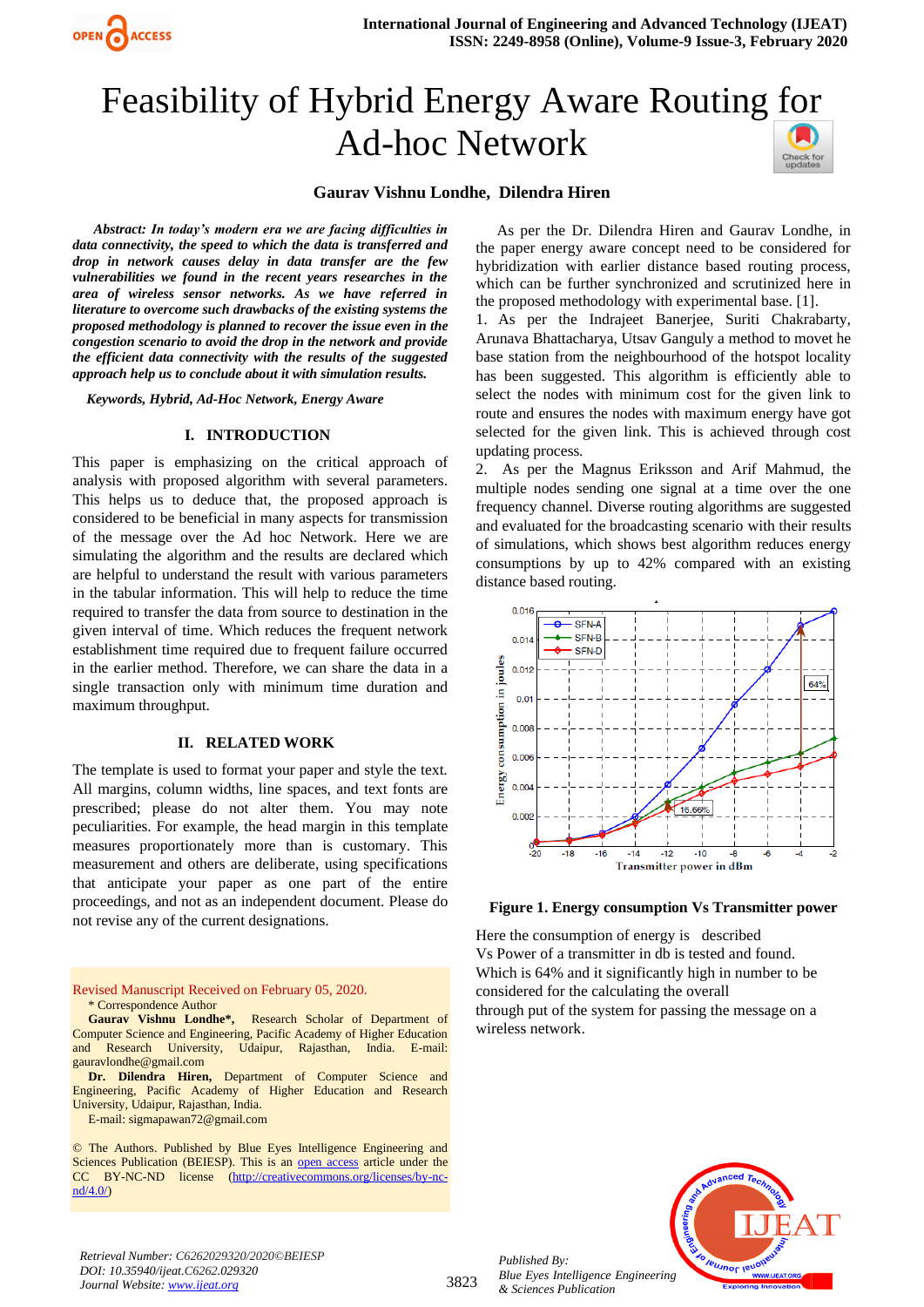## **Feasibility of Hybrid Energy Aware Routing for Ad-hoc Network**

#### **TABLE I**

| COMPARISON OF THE FLOCKING ALGORITHMS ON LARGE<br>TEST NETWORKS The average of percent user connectivity in 30<br>replications |        |               |                             |          |  |  |
|--------------------------------------------------------------------------------------------------------------------------------|--------|---------------|-----------------------------|----------|--|--|
| Test                                                                                                                           |        | Static        | <b>Static</b>               | Dynamic  |  |  |
| Network                                                                                                                        | Random | Flocking      | Flocking<br>Setting- $(ii)$ | Flocking |  |  |
| ( Ut ,At )                                                                                                                     |        | $Setting-(i)$ |                             |          |  |  |
| (30, 4)                                                                                                                        | 36.09  | 41.64         | 42.04                       | 43.9     |  |  |
| (30, 5)                                                                                                                        | 39.32  | 44.2          | 44.38                       | 47.68    |  |  |
| (30, 6)                                                                                                                        | 40.41  | 46.3          | 47.12                       | 50.55    |  |  |
| (30, 7)                                                                                                                        | 41.12  | 45.88         | 49.76                       | 53.75    |  |  |
| (40, 4)                                                                                                                        | 55.76  | 56.89         | 58.56                       | 62.72    |  |  |
| (40, 5)                                                                                                                        | 57.54  | 58.94         | 61.15                       | 66.13    |  |  |
| (40, 6)                                                                                                                        | 60.24  | 60.39         | 63.22                       | 69.34    |  |  |
| (40, 7)                                                                                                                        | 62.07  | 62.23         | 65.76                       | 72.32    |  |  |



**Figure 2 Energy Consumption Vs Reachability [3]**

3. As per the Abdullah Konak a new flocking algorithm for the improvement in the connectivity in MANETs through autonomous auxillary nodes which are termed as agents. This updates the distances based on the crowdedness in the vicinity to show the performance in the congestion scenario based on the fixed parameters.

| A BI<br>. .<br>ı |
|------------------|
|------------------|

|                | COMPARISON OF THE FLOCKING ALGORITHMS ON SMALL                               |          |          |          |  |  |  |  |
|----------------|------------------------------------------------------------------------------|----------|----------|----------|--|--|--|--|
|                | TEST NETWORKS The average of percent user connectivity in 30<br>replications |          |          |          |  |  |  |  |
|                |                                                                              | Mathemat |          |          |  |  |  |  |
| <b>Test</b>    |                                                                              | ical     | Static   |          |  |  |  |  |
| <b>Network</b> | Random                                                                       |          |          | Dynamic  |  |  |  |  |
| ( Ut ,  At )   |                                                                              | Programm | Flocking | Flocking |  |  |  |  |
|                |                                                                              | ing      |          |          |  |  |  |  |
| (10.2)         | 14.76                                                                        | 18.80    | 18.21    | 17.68    |  |  |  |  |
| (10.3)         | 16.39                                                                        | 20.30    | 21.12    | 19.85    |  |  |  |  |
| (10.4)         | 17.69                                                                        | 22.36    | 22.25    | 21.84    |  |  |  |  |
| (10.5)         | 17.48                                                                        | 24.55    | 23.18    | 23.49    |  |  |  |  |
| (10.6)         | 18.54                                                                        | 24.30    | 24.48    | 25.63    |  |  |  |  |
| (20,2)         | 22.33                                                                        | 25.51    | 23.61    | 24.84    |  |  |  |  |

*Retrieval Number: C6262029320/2020©BEIESP DOI: 10.35940/ijeat.C6262.029320 Journal Website[: www.ijeat.org](http://www.ijeat.org/)*

| (20.3) | 24.09 | 26.92 | 26.19 | 27.47 |
|--------|-------|-------|-------|-------|
| (20.4) | 24.89 | 27.92 | 28.55 | 30.08 |
| (20.5) | 26.59 | 29.01 | 29.65 | 32.69 |

4. As suggested by Priyanka R. More and Dr Sankpal in her paper we could observe the overall performance of RMER algorithm with several parameters. RMER is an Energy efficient routing algorithm.

They have obtained simulation results for the PDR, average Energy Delay, throughput, normalized overhead, control overhead. This minimizes the consumption of an energy per packet traversal. Here it does not consider the residual battery energy of the nodes.

| Parameter                                            | Value        |
|------------------------------------------------------|--------------|
| Initial battery energy of each node                  | $100$ [J]    |
| (B)                                                  |              |
| Network area                                         | 350*350 [m2] |
| Path-loss exponent (n)                               | 3            |
| Data rate (r)                                        | 100 [Kbps]   |
| Power consumption of transmitter<br>$circuit(P_t)$   | 100 [mW]     |
| Power consumption of receiver<br>circuit (Pr)        | 100 [mW]     |
| Maximum transmission power<br>$(P_{\text{max}})$     | 150 [mW]     |
| Minimum transmission power<br>$(P_{min})$            | $15$ [mW]    |
| Maximum# of transmissions in<br>$HBH$ system $(Qu)$  | 7            |
| Transmission range (dmax)                            | 70 [m]       |
| Data packet size (Ld) 512 [byte]                     | 512 [byte]   |
| MAC ACK packet size (Lh)                             | 240 [bit]    |
| E2E ACK packet size (Le)                             | 96 [byte]    |
| Hello packet size (Lhello)                           | 96 [byte]    |
| Battery death threshold (Bth)                        | 0            |
| Maximum collision probability<br>$(Pc_{\text{max}})$ | 0.3          |
| channel sensing time (Tsense)                        | 50 [μs]      |
| Kidle                                                | 0.2          |
| Ksense                                               | 0.4          |
| Thello                                               | $10$ [s]     |
| Tte                                                  | 20 [s]       |

**Figure 3 Parameters considered for the Network Simulation** 



*Published By: Blue Eyes Intelligence Engineering & Sciences Publication* 

3824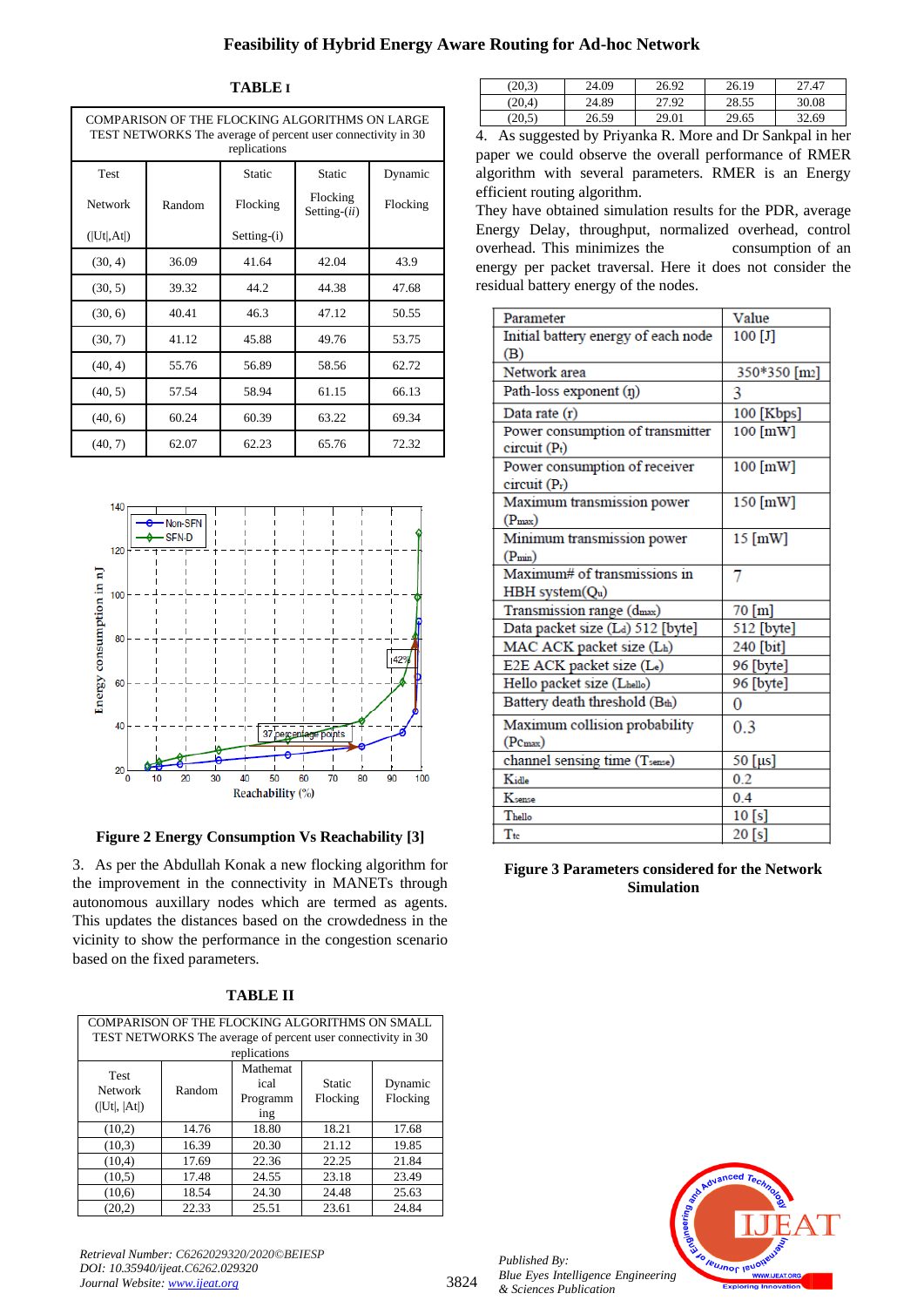











**Figure 6 Normalized Overhead**

*Retrieval Number: C6262029320/2020©BEIESP DOI: 10.35940/ijeat.C6262.029320 Journal Website[: www.ijeat.org](http://www.ijeat.org/)*



**Figure 7 Delay**



## **Figure 8 Control Overhead**



**Figure 9 Thoughput**

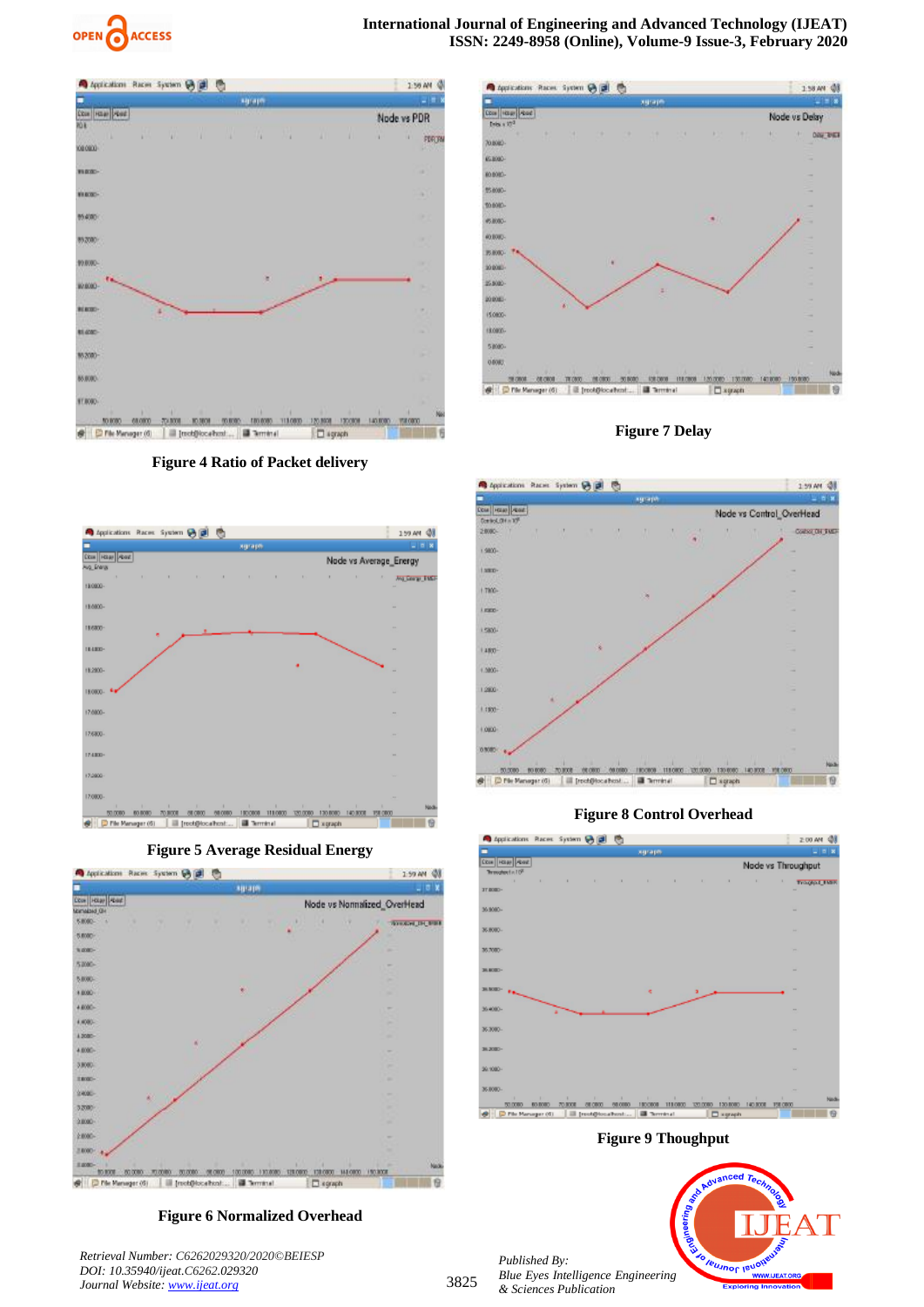## **Feasibility of Hybrid Energy Aware Routing for Ad-hoc Network**



**Figure 10 Node Vs Jitter**

5. As per the Bata Krishna Tripathy, Ashray Sudhir, Padmalochan Bera, they proposed a formal framework for modelling and verification of constraints required and can be utilised in designing an adaptive routing protocols for MANET. In addition to the framework they have given emphasis on the Quality of Service (QoS) constraints. Which is proposed with few experimental results.



**Figure 11.Adaptive Routing Design Framework**

## **III. IMPLEMENTATION**

### **A. Overview**

The steps of the proposed method are as described in the algorithm given below. Here the algorithm is explained as given below.

#### **B. Proposed Methodology**

 The entire methodology is explained in the algorithm given below.

#### *Algorithm:*

*1. Search the nodes in close vicinity to the Source Node.*

*2. Source node finds the nodes in close vicinity and* 

*3. The node which has maximum residual battery energy will be chosen and kept in the stack*

*4. The nodes which has minimum distances from the source node will be chosen and kept in the stack*

*5. The common node which has minimum distance and maximum residual battery energy will be considered as next node to form the network* 

*6. This continues till we reach the destination node or the sink node where the data pocket needs to be transferred.*

*Performance is analysed based on the values of the parameters taken here.*

*Time taken to establish the network is calculated.*

*Efficiency is also calculated.*

*Energy Consumption is measured.*

*Delivery Ratio is compared*

*Graphical representation of tabular information is explained in detail.*

*Such network can survive for longer duration once we simulate it.*

The results of the simulation are explained further with several parameters and their respective values.

## **C. Statistics of Results**

**Table 1.1 Comaprison Delay values in DSDV and AODV**

| OoS                         |        |        | Delay  |        |        |
|-----------------------------|--------|--------|--------|--------|--------|
| Simulation<br>Pause<br>Time | 7.02   | 12.03  | 17.05  | 22.06  | 23     |
| <b>DSDV-</b><br><b>ELFN</b> | 1.5056 | 1.5923 | 1.6431 | 1.6789 | 1.7889 |
| AODV-<br><b>ELFN</b>        | 1.4545 | 1.4856 | 1.5267 | 1.6478 | 1.7889 |



*Published By:*

*& Sciences Publication*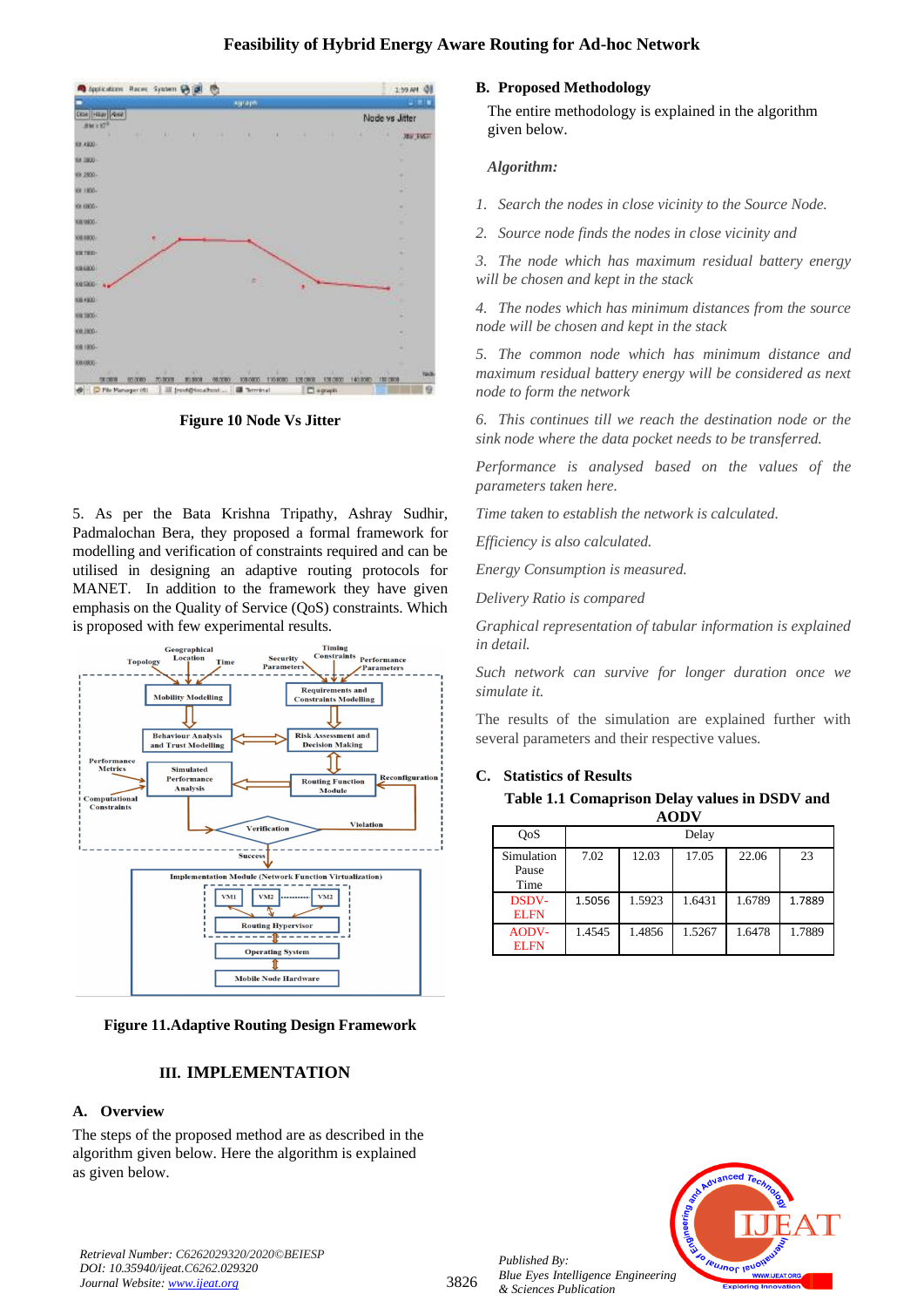



 **Figure12. Graph of Time Vs Delay w.r.t. Table 1.1**

**Table 1.2 Delivery Ratio of DSDV and AODV**

| <b>OoS</b>                  | Delivery Ratio (Rate Value) |        |        |        |        |
|-----------------------------|-----------------------------|--------|--------|--------|--------|
| Simulation<br>Time          | 7.02                        | 12.03  | 17.05  | 22.06  | 23.00  |
| <b>DSDV-</b><br><b>ELFN</b> | 33.723                      | 33.776 | 33.800 | 33.865 | 33.890 |
| AODV-<br><b>ELFN</b>        | 33.768                      | 33.794 | 33.818 | 33.870 | 33.913 |

| Table 1.3 Delivery Ratio for 500 Packets |  |  |
|------------------------------------------|--|--|
|------------------------------------------|--|--|

| OoS                         | Delivery Ratio (Rate value/packet sent (500 Pkts)<br>$*100$ |        |        |       |       |
|-----------------------------|-------------------------------------------------------------|--------|--------|-------|-------|
| Simulation<br>Time          | 7.02                                                        | 12.03  | 17.05  | 22.06 | 23.00 |
| <b>DSDV-</b><br><b>ELFN</b> | 6.7446                                                      | 6.7552 | 6.76   | 6.773 | 6.778 |
| AODV-<br><b>ELFN</b>        | 6.7536                                                      | 6.7588 | 6.7636 | 6.774 | 6.782 |



**Figure 13. Graph of Time Vs Delay w.r.t. Table 1.2 and 1.3**

**Table 1.4 Energy Consumption**

| OoS                         | <b>Energy Consumption</b> |         |         |         |         |
|-----------------------------|---------------------------|---------|---------|---------|---------|
| Simulation<br>Time          | 20                        | 40      | 60      | 80      | 10      |
| <b>DSDV-</b><br><b>ELFN</b> | 23.1456                   | 25.1534 | 26.1634 | 27.1723 | 28.1834 |
| AODV-<br><b>ELFN</b>        | 23.1325                   | 24.1486 | 26.1512 | 27.1678 | 28.1789 |



**Figure 14. Time Vs Energy Consumption**

The analysis of the above given DSDV ELFN and AODV ELFN is described here with several parametric values with its diagramatic representation which clearly pretends that, the overall dealy in time is caused in DSDV ELFN is less to thath of AODV ELFN and hence the Delivery Ratio is also efficient in DSDV ELFN over the AODV ELFN.



*Retrieval Number: C6262029320/2020©BEIESP DOI: 10.35940/ijeat.C6262.029320 Journal Website[: www.ijeat.org](http://www.ijeat.org/)*

3827

*Published By: Blue Eyes Intelligence Engineering & Sciences Publication*